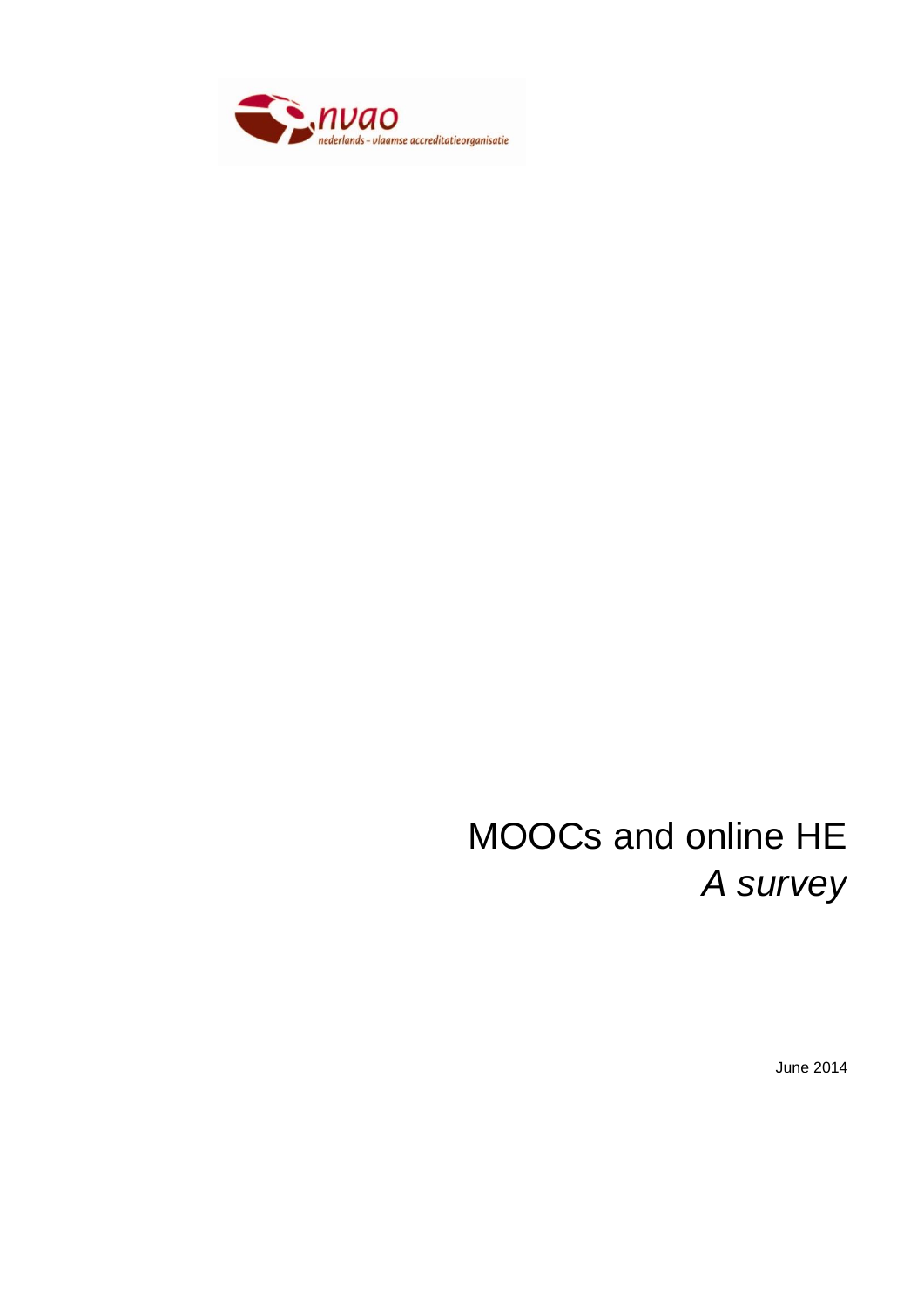# **Summary**

It is with interest that the Accreditation Organisation of the Netherlands and Flanders (NVAO) is looking at the potential of Massive Open Online Courses (MOOCs), blended learning, and online education in general, to strengthen the quality of programmes in higher education. The NVAO approaches this issue from three distinct perspectives: Dutch/Flemish, European, and global.

In 2009, further to discussions held under the auspices of the European Association for Quality Assurance in Higher Education (ENQA), the NVAO adopted a position on online higher education that can be summarised in three points: (1) while they do not explicitly refer to online education, the assessment frameworks set out by the NVAO are well able to accommodate input relating to online education, given their open character; (2) the NVAO considers it crucial that expertise on online education is represented on assessment panels, and will ensure this is the case; (3) the NVAO considers it a duty to have expertise on online education in house, to keep this expertise up to date, and to share it.

Today, in 2014, these three points still describe our basic position, from which we are now seeking to integrate various recent developments. The NVAO is aware that some universities of applied sciences and research universities<sup>1</sup> have questions that need to be answered, while other institutions prefer the NVAO not to intervene and to leave them free to make their own decisions, or at least not to impose restrictions. Rather than seeking to prescribe, therefore, the text of this memorandum, especially where internal quality assurance is concerned, provides a mix of descriptions and recommendations.

This memorandum explores scenarios in which a research university or university of applied sciences in the Netherlands or Flanders:

- is seeking the best way to handle the acknowledgement of online courses (MOOCs or otherwise) that students have taken elsewhere;
- sets quality requirements for online courses provided by another institution that are to be included as part or all of a unit of study in one of their own bachelor"s or master"s programmes;
- sets quality requirements for online and blended learning programmes that they have developed themselves.

The NVAO deems it unlikely that MOOCs will be subject to accreditation in the Netherlands or Flanders in the foreseeable future. However, we do believe that the parties concerned may in time develop a shared view on what constitutes a "good" MOOC. The NVAO would welcome the opportunity to take part in documenting and disseminating such good practices.

In its role as an accreditation organisation, the NVAO aims to contribute its views to the policy development process and to be of assistance in the removal of barriers to the promotion of online education.

 $<sup>1</sup>$  Both the Netherlands and Flanders distinguish between two types of higher education: programmes</sup> oriented towards professional practice are taught at *hogescholen*, for which the standard English translation is "universities of applied sciences" in the Netherlands and "university colleges" in Flanders, while programmes that are more theoretical in orientation are taught at *universiteiten*, for which the standard English translation is "research universities" in the Netherlands and "universities" in Flanders. The English translation of this memorandum conforms to the standard used in the Netherlands except where specific reference is made to the Flemish context.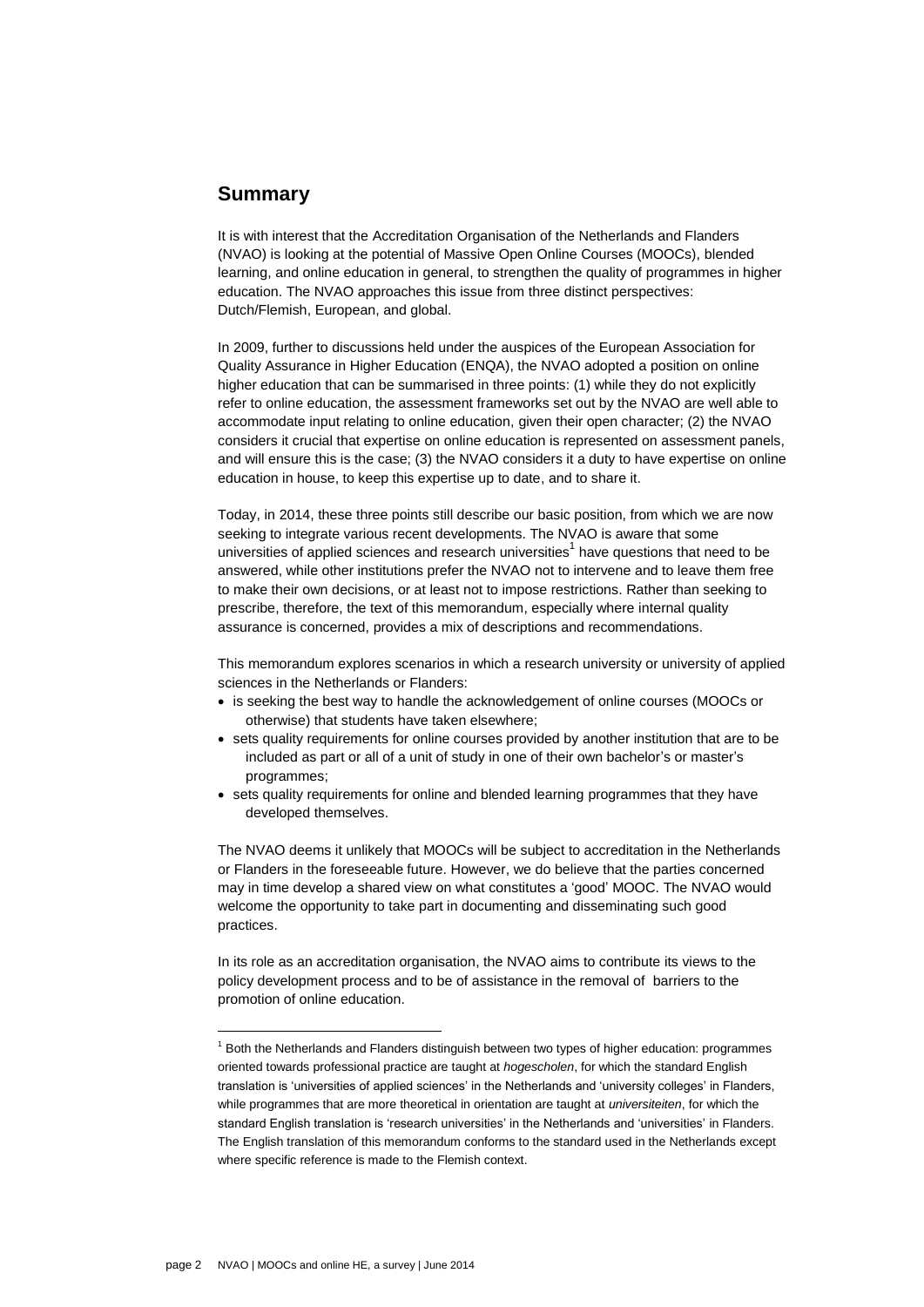Internationally, the NVAO further intends to examine the relevant European legislation and regulations in collaboration with its European sister organisations and to initiate any necessary actions on the basis of these findings. A further point for a European agenda might be to call attention to the need for MOOC certificates that meet the highest standards and to how providers may contribute to achieving these.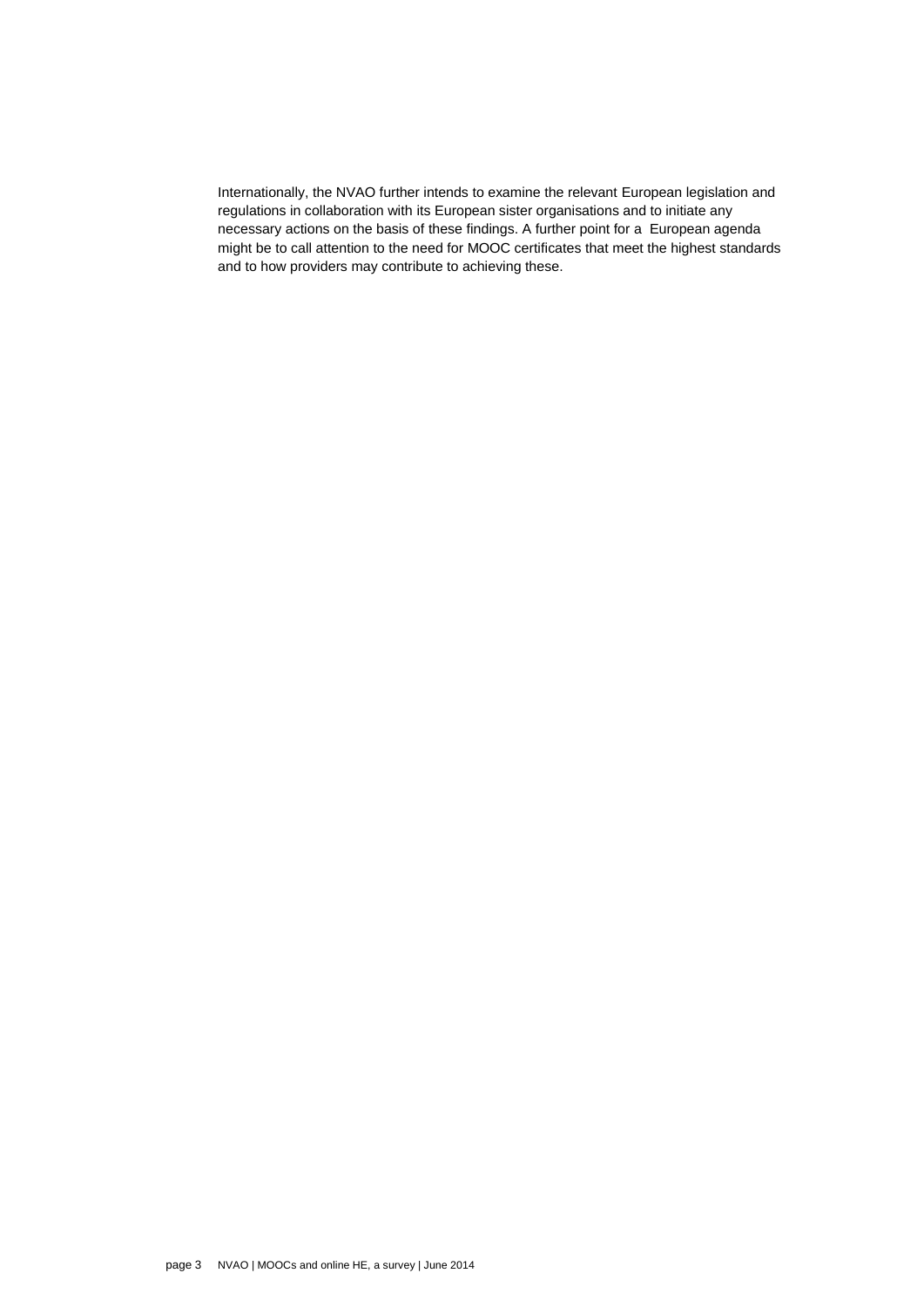# **Contents**

| 1  | Introduction                                           | 4              |
|----|--------------------------------------------------------|----------------|
| 2  | Background                                             | 4              |
| 3  | Position of the NVAO up to the present                 | 4              |
| 4  | Two MOOC-specific issues                               | 5              |
| 5  | Online education and quality assurance: five scenarios | $\overline{7}$ |
| 6  | Dutch/Flemish, European, and global perspectives       | 9              |
|    | 6.1 The Netherlands and Flanders                       | 9              |
|    | 6.2 The Netherlands: legislation, policy               | 9              |
|    | 6.3 Flanders: legislation, policy                      | 11             |
|    | 6.4 Europe                                             | 11             |
|    | 6.5 Global                                             | 13             |
| 7  | The 'open' concept                                     | 14             |
| 8  | Traditional providers of distance learning             | 15             |
| 9  | <b>Students</b>                                        | 15             |
| 10 | The long and short term                                | 16             |
| 11 | Positions                                              | 17             |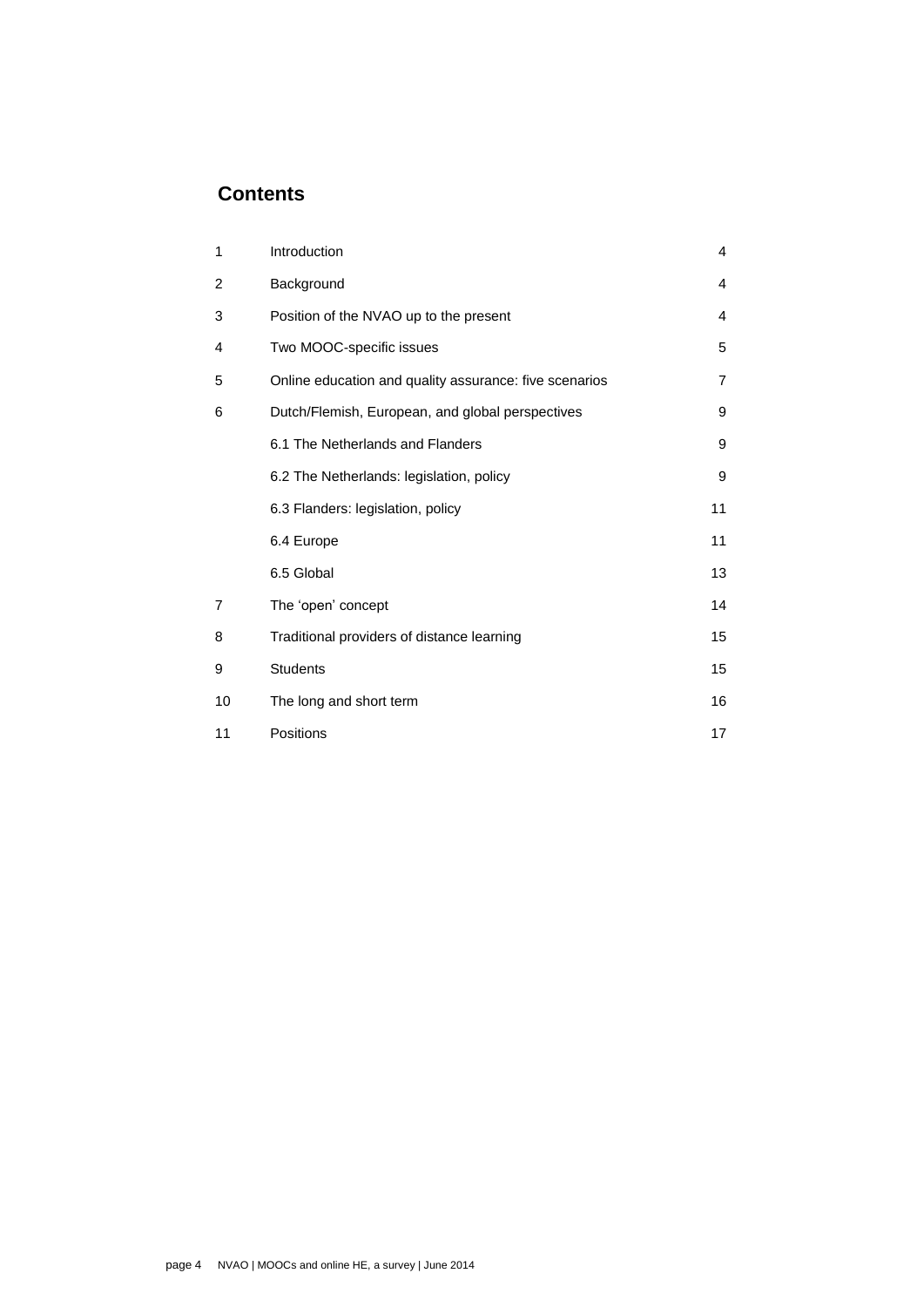# **1 Introduction**

This memorandum briefly sketches the background to its creation, articulates the position the NVAO has previously taken on online and blended learning, describes two MOOCspecific issues of relevance to quality assurance, and explores these on the basis of five scenarios. Subsequently, it considers elements of the NVAO's Dutch/Flemish, European and global perspectives. Following a reflection on the "open" concept, the memorandum looks at traditional providers of distance learning and their relationship with "regular" universities of applied sciences and research universities. This is followed by a section touching on particular characteristics, preferences and views of students. Having taken a cautious glimpse into the future, the memorandum concludes by bringing together a number of elements that can guide the NVAO in formulating a more precise position on online and blended learning in higher education, including MOOCs.

# **2 Background**

The drafting of this document has been motivated by the emergence of MOOCs (Massive Open Online Courses). MOOCs are currently generating great interest among students, teachers, other parties in and around higher education, the media and to a certain extent the wider public. Discussion of MOOCs brings out robust views: some are for, some against, others maintain "there"s nothing new under the sun". However, there does seem to be a growing consensus about their positive effect in terms of an increased interest in online higher education, and even in higher education in general ("MOOCs have thrown open the gates to higher education").

Higher education institutions that set up MOOCs do this primarily to avoid "missing the boat" (brand familiarity, marketing, identifying talented students, opportunities for experimentation, evaluation using large numbers of subjects, employment for learning analytics<sup>2</sup>), while at the same time continuing to emphasise the importance and quality of their non-MOOC online and blended learning programmes. In this context, the NVAO feels it is important to establish its position with regard to online and blended learning in higher education, which in its view must be seen in the light of wider developments.

# **3 Position of the NVAO up to the present**

The NVAO has previously established a position on online and blended $^3$  learning, albeit on an informal basis, which it has promulgated as the occasion arose. This position takes in three elements: (1) while they do not explicitly refer to online education, the assessment frameworks set out by the NVAO are well able to accommodate input relating to online education, given their open character; (2) the NVAO considers it crucial that expertise on online education is represented on assessment panels, and will ensure this is the case; (3) the NVAO considers it a duty to have expertise on online education in house, to keep this expertise up to date and to share it. The clearest example of this last point is the NVAO"s contribution to the development (2005-2012) of the European E-xellence instrument, which is used to measure the quality of online and blended learning programmes and in principle

 $2$  Learning analytics: An emerging approach that uses techniques of web analytics and social network analysis to collect data on students' use of a virtual learning environment to visualise and analyse learning interactions.

 $3$  Blended learning: A mix of e-learning with traditional teaching and learning practices. Typically there is a combination of face-to-face interaction with online learning.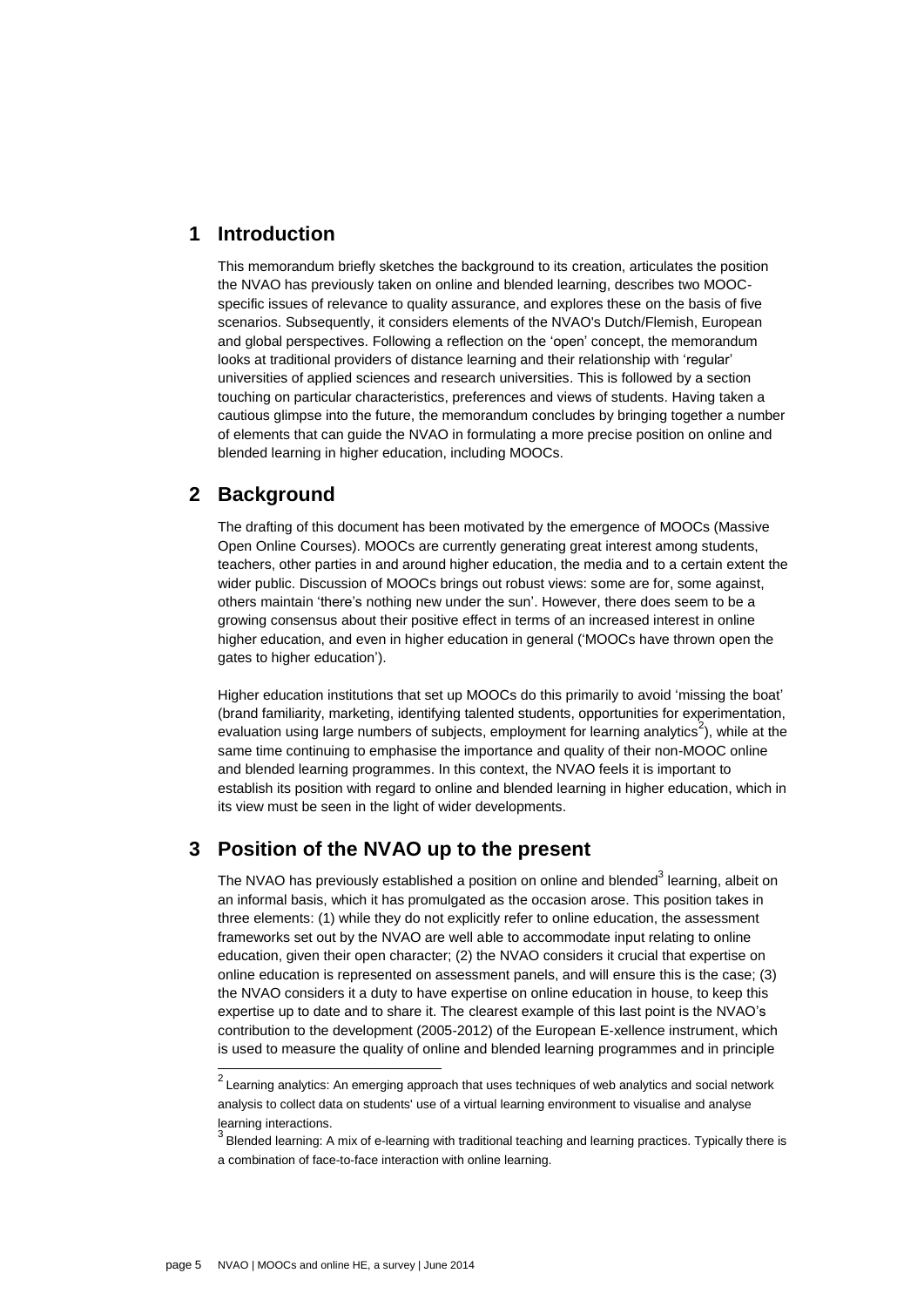is compatible with all national external quality assurance systems $^4$ . In a number of cases the NVAO has brought E-xcellence to the attention of education institutions for use as an aid in structuring internal quality assurance for online and blended learning and the resulting input for external assessment geared towards accreditation.

The NVAO"s position as described above remains relevant and tenable. This memorandum now goes on to consider the extent to which this position requires refinement and supplementation. Though initially motivated by MOOCs, the scope of this survey also extends beyond them. In principle, online and blended learning should be subject to internal and external quality assurance.

# **4 Two MOOC-specific issues**

The scope of this memorandum extends beyond MOOCs; however, there are certain quality assurance-related aspects that are specific to MOOCs in particular. We will consider two of them here: first, the relationship between MOOCs and blended learning and, second, that between MOOCs and credits.

### **MOOCs and blended learning**

Recent years have witnessed an increase in blended forms of learning and the emergence of MOOCs. In terms of quality assurance, there is a potential tension between these two developments, arising from the 100% nature of MOOCs. That is, an MOOC itself can never be blended and is an inflexible component in a curriculum – a component that cannot easily be made to fit the mixed online and contact structure that programmes normally, and with good reason, adopt: "Learning outcomes determine the means used to deliver course content. In a blended-learning context there is an explicit rationale for the use of each component in the blend" (E-xcellence Benchmarking Statement no. 11).

### **MOOCs and credits**

Completing a Massive Open Online Course may provide recognition in various forms:

- formal recognition by universities of applied sciences and research universities;
- formal recognition by other parties, for example the professional field;
- informal recognition, for example the evaluation of an online showcase portfolio by peers.

This memorandum is concerned only with formal recognition by universities of applied sciences and research universities for the purpose of assuring the value of qualifications awarded by their accredited programmes. This recognition is awarded in the shape of credits. The conditions governing when and how such recognition should be granted is a topic of much discussion.

This discussion centres on the concept of a 'certificate' and revolves around three questions:

- (a) What does the certificate state, what is its status?
- (b) How do you know that the person whose name is on the certificate is the person who sat the relevant exams?
- (c) How do you know that the holder of the certificate did not receive assistance on the exams?

Regarding the first question (a): we can identify a range of variants. At one end of the spectrum are certificates that are no more than proof of participation. At the other end is a

<sup>4</sup> The full name of the instrument is *E-xcellence: Quality Assessment for E-learning: a Benchmarking Approach*. It consists of 35 Benchmarking Statements with indicators and a handbook.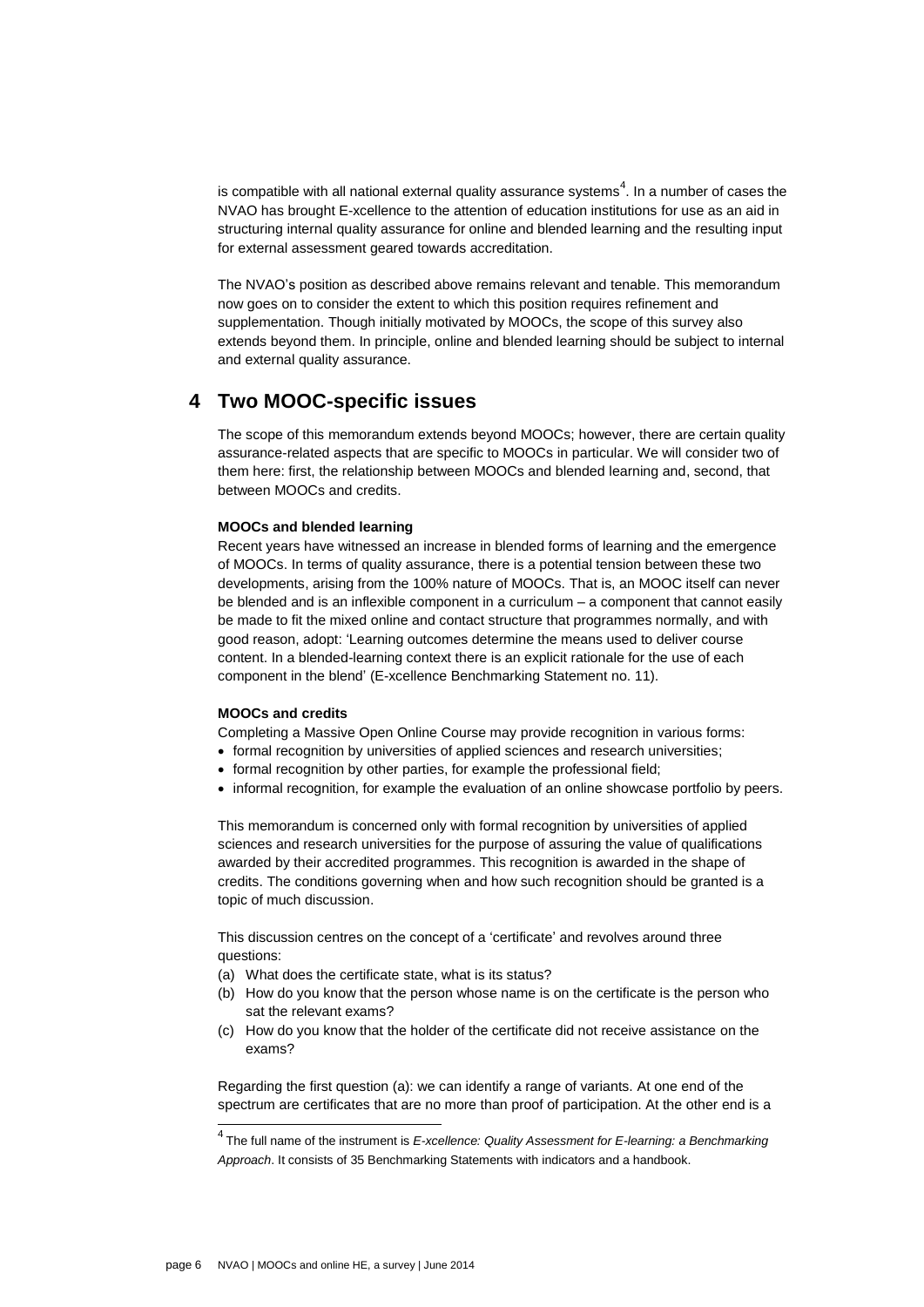certificate that formally and clearly states on whose authority it was issued, provides information on the content, level and study load, states that the holder has achieved the desired learning objectives, provides information on the testing methods employed and lists the credits obtained, according to a standard international system or in some other acceptable format. An important point with regard to many MOOCs is that the educational level is simply too low to count towards any bachelor"s or master"s curriculum. A further issue is the *number* of credits: many MOOCs are so restricted in scope that the number of ECTS credits is less than 5.

Regarding the second question (b): there are two variants, the first being an "unauthenticated certificate", where no verification of the identity of the holder has taken place. The second variant is the authenticated certificate, where the holder's identity has been verified. There are several ways to do this, physically or online. An example of online authentication is Coursera's Signature Track, where candidates display their ID via a webcam and their identity is verified on the basis of biometric data and/or facial recognition.

Regarding the third aspect (c): here again there are two variants. The first is a certificate issued on the basis of unsupervised examinations. The second is a certificate issued on the basis of supervised examinations. These, too, can take various forms, physical or online.

- $\triangleright$  Physical: A non-MOOC example is the Open Universiteit Nederland's examination locations in the Netherlands and Flanders. An MOOC example is the Pearson test centres, which support the EdX MOOC platform (Pearson is among the largest commercial providers of test centres worldwide).
- Online: one frequently used term is *online proctoring*, which is used to check for irregularities either live using a webcam or retrospectively on the basis of a full recording. Prior to the start of the exam the student rotates the webcam to provide a 360° scan of the room.

Following this discussion of MOOCs and credits, the NVAO wishes to emphasise that our programme accreditation activities always look at the final level achieved. Knowledge acquired through an MOOC can contribute to this, but apart from credits obtained on the basis of MOOCs, it is the final level as such that will always be the focus of the programme's assessment of the student, as well as of subsequent external accreditation assessments.

# **5 Online education and quality assurance: five scenarios**

We will now go on to explore internal and external aspects of quality assurance within online and blended learning on the basis of five scenarios. Scenarios 1-4 are of direct significance for the NVAO, whereas scenario 5 is of more indirect significance.

The NVAO is aware that some higher education institutions have questions that need to be answered, while other institutions prefer the NVAO not to intervene and to leave them free to make their own decisions, or at least not to impose restrictions. Rather than seeking to prescribe, therefore, the text of this memorandum offers a mix of descriptions and recommendations, emphasising internal quality assurance in particular.

# **Scenario 1.**

*A student enrolled in a bachelor's or master's programme at a research university or university of applied sciences in the Netherlands or Flanders submits an 'exemption' or*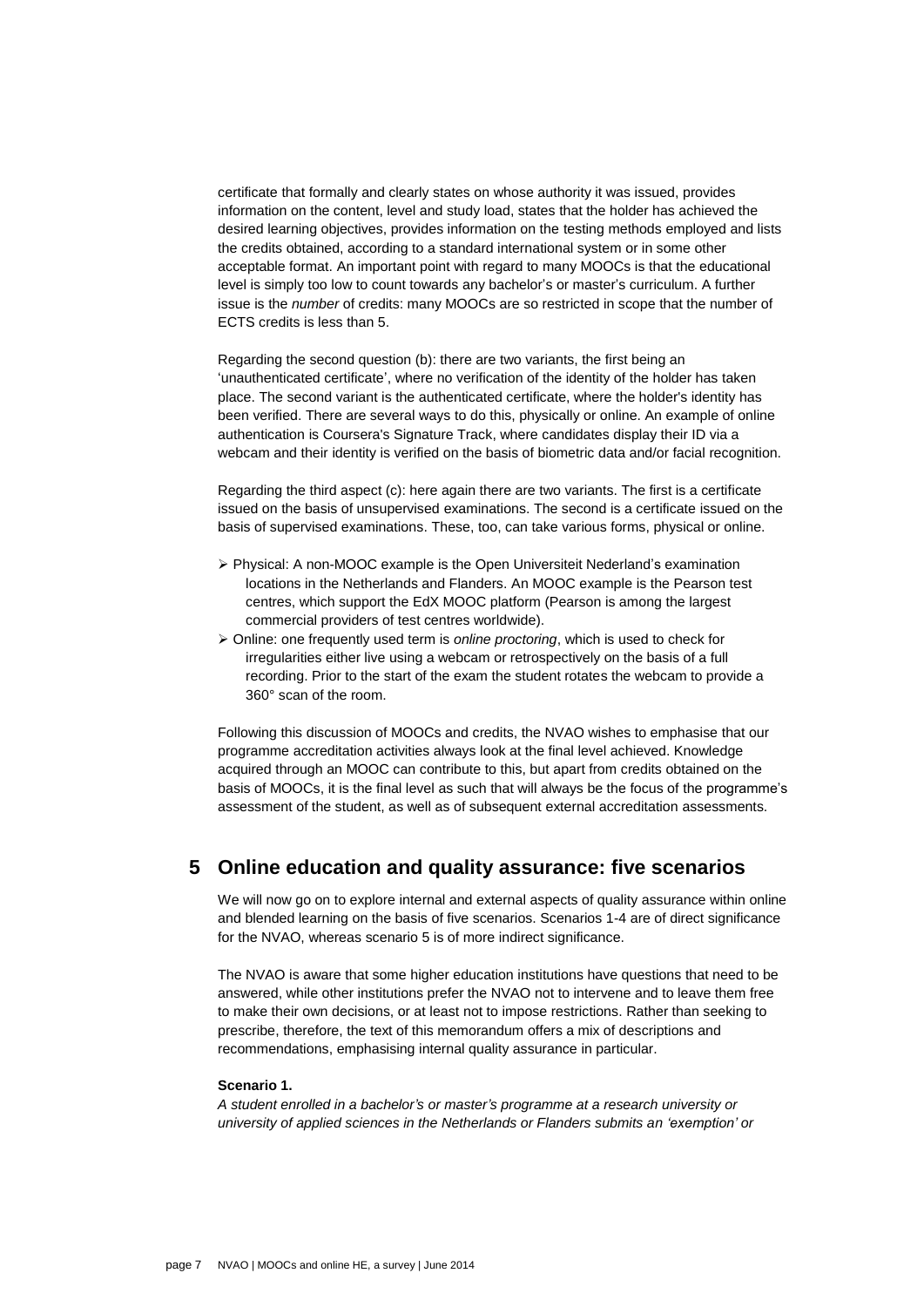*'external course' request in connection with an online course provided by another institution. The request might also relate to recognition of acquired qualifications or competencies.*

#### Internal quality assurance

The request is judged on the basis of all the criteria customarily applied to comparable requests relating to non-online courses. In addition, since it concerns an online course, the request should also be judged on the acceptability of the online nature of the education in relation to the programme as a whole (the blend). Where the course is an MOOC, the decision to grant or reject the request will depend in part on the type of certificate<sup>5</sup>.

#### External quality assurance

Depends in part on the frequency of this scenario, which should be considered in the programme assessment. In that case, expertise on panel. Focus on testing and exit qualifications.

# **Scenario 2.**

*A university of applied sciences or research university in the Netherlands or Flanders incorporates online teaching material offered by another institution as part or all of a unit of study in one of its own bachelor's or master's programmes.*

#### Internal quality assurance

Justification for the introduction of this material on the basis of all the criteria customarily applied (or which would be applied) to a comparable non-online situation in which students complete a contact course elsewhere that counts as a unit of study in their own bachelor"s or master"s programme. In addition, since the request relates to an online course: justification of the acceptability of the online nature of the education in relation to the programme as a whole (the blend). Where the course is an MOOC, requirements should be laid down for the type of certificate or the institution can carry out tests of its own. Where an institution prescribes or recommends an MOOC in the context of blended learning, whether or not in combination with other curricular components of its own, and then administers its own tests on the relevant material, students indirectly receive credits for the MOOC.

#### External quality assurance

Always to be considered during programme assessment. Expertise on panel. Focus on testing and exit qualifications.

### **Scenario 3.**

l

*A research university or university of applied sciences in the Netherlands or Flanders develops an online unit of study for inclusion in one or more of its own bachelor's or master's programmes.*

#### Internal quality assurance

Justification on the basis of all the criteria customarily applied to the development and introduction of a new unit of study. In addition, since the request relates to an online course: justification of the acceptability of the online nature of the education in relation to the programme as a whole (the blend). Ideally, there should be a solid system for the development of online and blended learning that is thoroughly embedded in the internal quality assurance framework.

<sup>5</sup>A certificate without credits from an institution offering an MOOC is sometimes awarded credits by a different institution. In that case, there are three institutions involved: the course provider, the credit provider and the institution where the student is enrolled.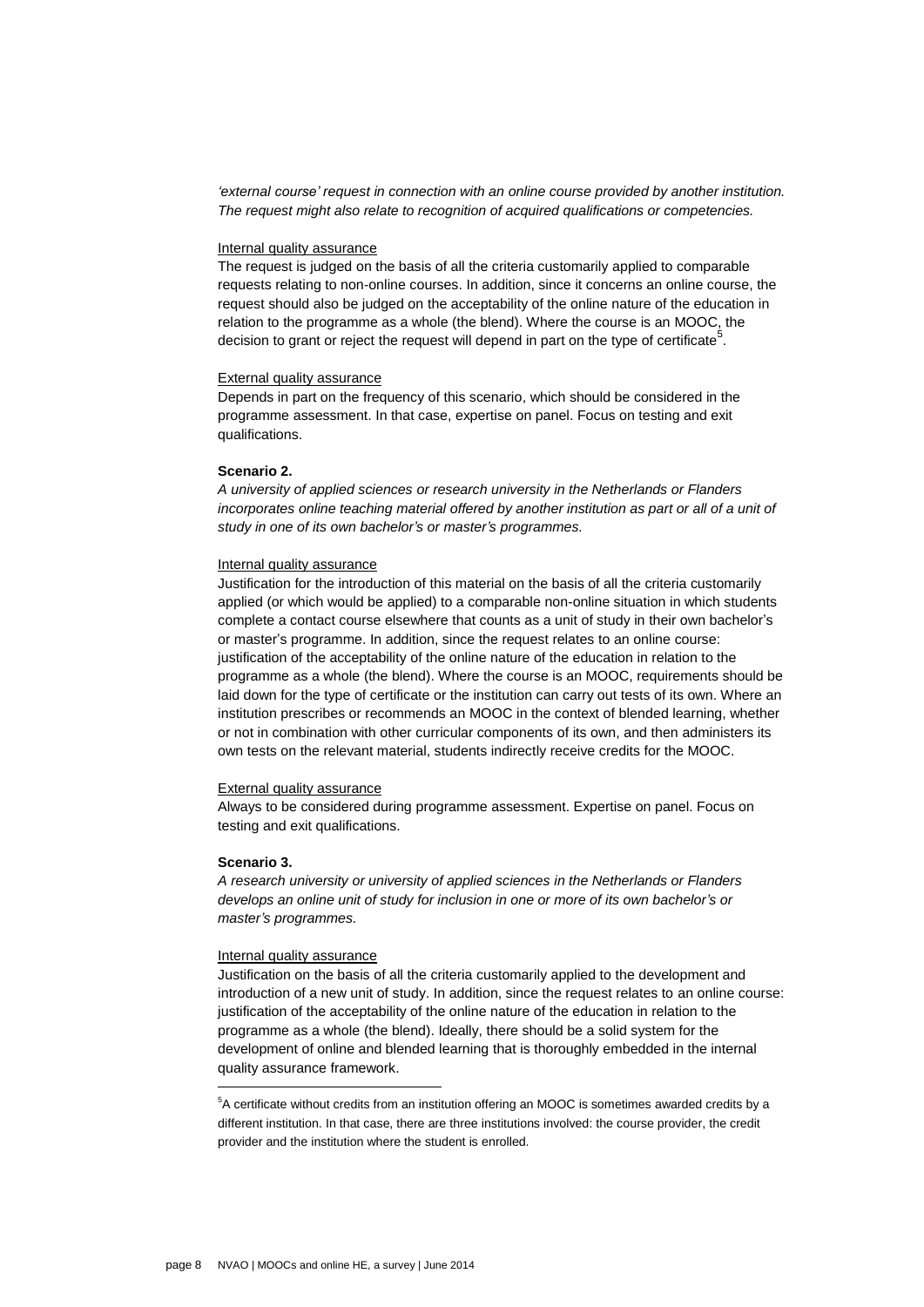## External quality assurance

Always to be considered during programme assessment. Expertise on panel.

#### **Scenario 4.**

*A university of applied sciences or research university in the Netherlands or Flanders develops and offers a complete bachelor's or master's programme online.*

#### Internal quality assurance

As for scenario 3, with the addition of a justification for the absence of contact elements.

#### External quality assurance

Naturally, extensive consideration during programme assessment. Expertise on panel.

### **Scenario 5.**

*A university of applied sciences or research university in the Netherlands or Flanders develops an online unit of study that it offers to external parties. These may be students enrolling in individual courses (whether or not registered elsewhere) or other higher education institutions. The university of applied sciences or research university then assumes the position of an institutional provider as in scenarios 1 and 2.*

### Internal quality assurance

It would be to the institution's credit if when designing, developing and offering such a course it account for the interests of participants in having a certificate that (in the terms used under "MOOCs and credits" on page 2): (a) formally and clearly states on whose authority it was issued, provides information on the content, level and study load, states that the holder has achieved the desired learning objectives, provides information on the testing methods employed and lists the credits obtained, according to a standard international system or in some other acceptable format; (b) is demonstrably based on authentication; (c) states that the examinations have been administered under supervision and specifies the nature of this supervision.

External quality assurance Not applicable.

# **6 Dutch/Flemish, European and global perspectives**

The NVAO was established by the Dutch and Flemish governments as an independent accreditation organisation tasked with providing an expert, objective assessment of the quality of higher education in the two countries. The NVAO operates internationally and has an international mindset. This international orientation is to a significant degree European. The accreditation system is one of the accomplishments of the Bologna Process, in which the NVAO seeks to play an active role and strengthen collaboration in Europe. The NVAO also follows developments outside Europe. In the following section, we will consider online higher education from the NVAO's Dutch/Flemish, European and global perspectives, respectively.

### **6.1 The Netherlands and Flanders**

# **Providers**

All research universities and universities of applied sciences in the Netherlands and Flanders provide online education to some extent. Several research universities offer MOOCs and/or have MOOCs in preparation, including at least eight of the fourteen research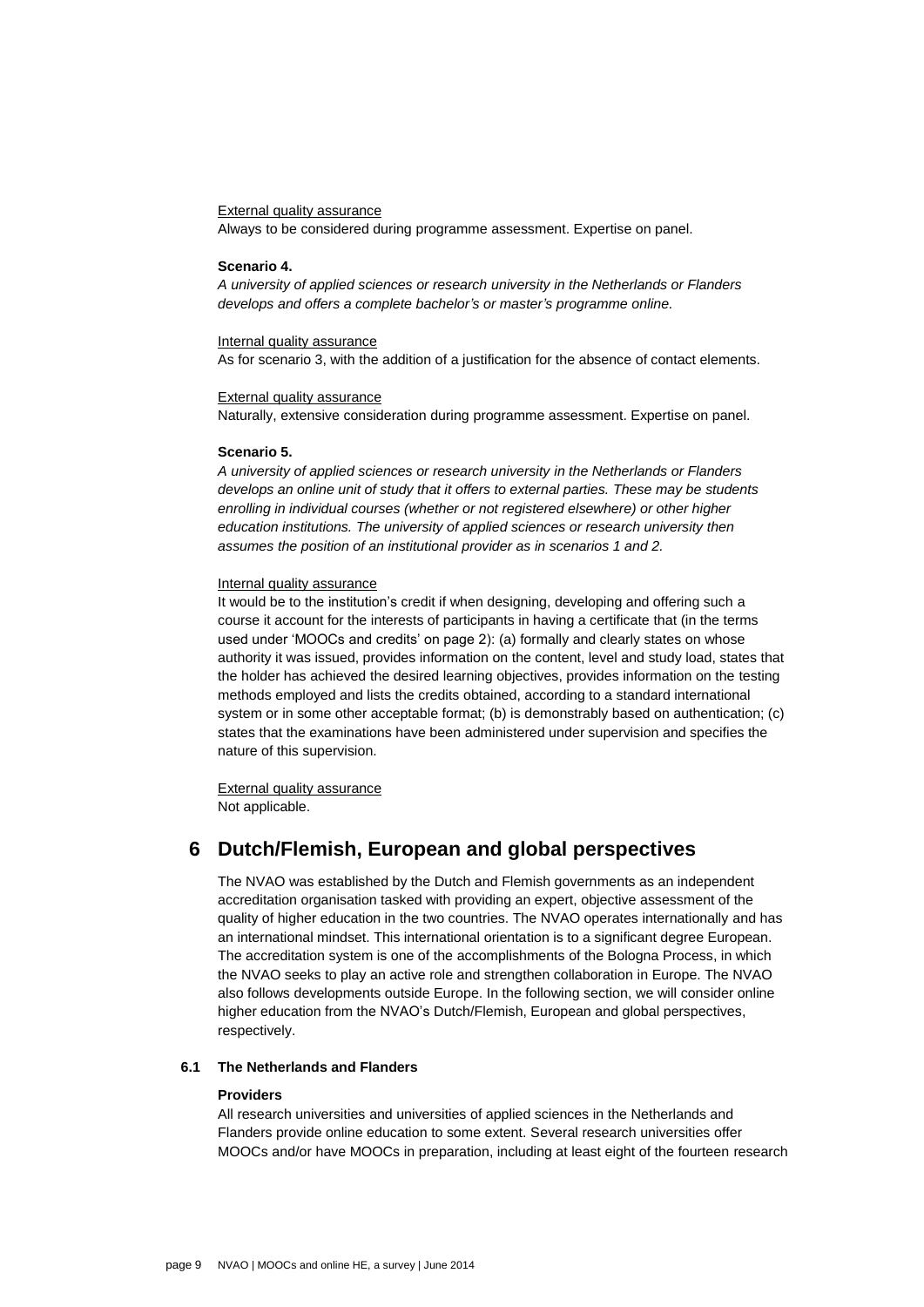universities in the Netherlands and at least one of the seven research universities in Flanders. To the best of our knowledge, no universities of applied sciences are doing so at this time.

### **Quality assurance: E-xcellence**

The Netherlands and Flanders have made substantial contributions to the development of E-xcellence, not only through the NVAO but also via the Flemish Interuniversity Council (VLIR) and Council of Flemish University Colleges (VLHORA). The Open Universiteit Nederland (OUNL) was one of the major players in the project.

No complete picture of the extent to which higher education institutions are using E-xcellence currently exists. The LOI university of applied sciences has incorporated E-xcellence into its internal quality assurance system at institutional level, as is mentioned several times in the LOI Institutional Audit Committee report. The Faculty of Psychology at the OUNL has conducted a pilot using E-xcellence, and Delft University of Technology and HU University of Applied Sciences Utrecht have both shown serious interest. Artevelde University College Ghent is working with a combination of E-xcellence and a system developed by the company PROSE.

### **6.2 The Netherlands: legislation, policy**

Dutch legislation includes at least three provisions with implications for what is possible and permissible in the area of online higher education.

The Policy Rules for Effective Higher Education 2012 (*Beleidsregel doelmatigheid hoger onderwijs*) set out a "location rule" stipulating that (as formulated in the explanation to to Article 3 paragraph 1(c) through (e)): "in principle, one-third of a programme, including work placements and final projects, may be completed at a location outside the institutional premises without need for the Minister"s permission. This also includes curricular components developed (wholly or in part) by other institutions. The stated percentage applies to professional and academic bachelor"s degree programmes and to associate degree programmes, and corresponds to 80, 60 and 40 credits respectively. This allows institutions ample freedom to design their programmes, within the confines of the overall study load, without any foreseeable adverse effects on macro-level effectiveness. A minimum threshold of 30 credits applies to one-year professional and academic master"s programmes as the one-third stipulation would otherwise require them to apply for a macrolevel effectiveness test where as few as 20 credits were obtained outside the institutional premises. Given the scope of final projects and work placements, this would be undesirable." Considering that it is effectiveness at the macro level that is at issue here, this provision relates only to government-funded higher education. The Dutch Ministry of Education, Culture and Science has announced plans to review this policy rule in the light of potential impediments.

The Memorandum on Dutch Higher Education Abroad dated 7 June 2012 (*notitie Nederlands hoger onderwijs in het buitenland*) distinguishes three forms of education abroad: A. Organised by Dutch institutions; B. Double degrees; C. Distance learning. The section of the memorandum dealing with item A includes the following passage: "In the interests of prudence and credibility it is important that a representative share of the curriculum is always provided by the Dutch programme in the Netherlands (at least one quarter of the programme)." This stipulation is often referred to as the "25% rule". The section dealing with item C states: "Distance learning, whether or not employing e-learning, is by definition not tied to any particular location, and can therefore also take place abroad." The text under C makes no mention of the 25% rule. The obvious conclusion is that the 25%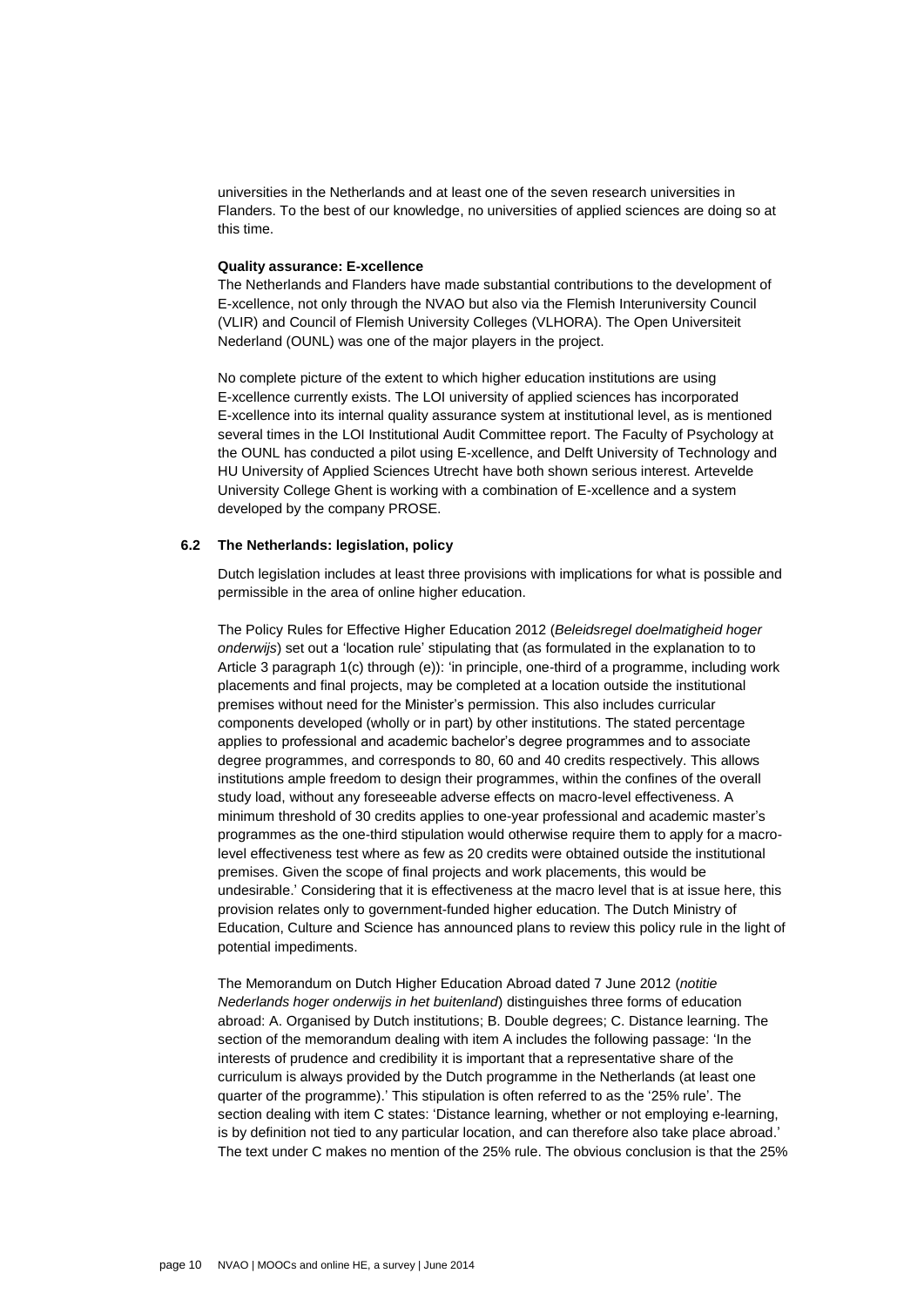rule does not apply to distance learning. The view of the Ministry of Education, Culture and Science however is that the 25% rule does in fact apply to distance learning. The NVAO fairly regularly receives queries from institutions in the Netherlands that are considering offering distance education to students abroad. The NVAO is often the first official body they approach in this context, and it is through the NVAO that the Ministry"s position is communicated.

The February 2011 version of the Protocol on Dutch Accreditation Applications for Joint Degrees, dated 7 June 2010 (*Protocol voor Nederlandse aanvragen Accreditatie leidend tot een Joint Degree*) (and the similarly-worded TNO equivalent of this Protocol) reads: "Section 7.3(c) of the Higher Education and Research Act came into force on 1 July 2010. This Section contains provisions for what are commonly referred to as "joint degrees". A joint programme is a programme that a Dutch institution provides together with one or more Dutch or foreign higher education institutions, for which the collaborating institutions are jointly responsible and in which each of the Dutch partner institutions delivers a substantial element. This entails that the programme must take place in at least two locations." A footnote adds: "In a letter dated 16 December 2010, the director of Higher Education and Study Finance provided further specification of this condition in relation to domestic joint degree programmes. Each participating Dutch institution must deliver a substantial element of the curriculum, but in the case of a domestic joint degree programmes, this can take place within a single municipality and at a single location. However, the teaching staff from the various institutions must each deliver a substantial element.'

All three of the stipulations discussed above may act to impede the provision of higher education programmes with a high level of online content. For example, refer to scenario 4.

In a policy document on open and online higher education sent by the Dutch Minister of Education, Culture and Science to the House of Representatives on 8 January 2014, she wrote: "I expect that components of a programme will always be administered and taken at the premises where the institution is established." This policy document therefore does not depart from the aforementioned location rule. However, there have been indications from officials that the way is being left open to change this position in future.

In its role as an accreditation organisation the NVAO will contribute its views to the policy development process and play its part in removing any barriers to the promotion of online education.

#### **6.3 Flanders: legislation, policy**

In Flemish legislation, online education is treated de facto as regular education. Incentive funding provides an impetus for "study paths for working students", which are for the most part online.

While there are in fact no limitations for registered institutions, there are for university colleges and universities, which are subject to a limitation of 2% of their mass eligible for a grant. This limitation is incorporated under Section II (Financing conditions) Article 7 paragraph 1 of the Decree on the Financing of the Operation of University Colleges and Universities in Flanders (*Decreet betreffende de financiering van de werking van de hogescholen en de universiteiten in Vlaanderen*), which includes criteria on enrolment, nationality and the learning account. With regard to nationality, the decree provides that students only count towards the calculation of the government funding that a university college or university receives if they satisfy a set of nine criteria. One of these relates to students who are resident outside the EU. These students only qualify insofar as the total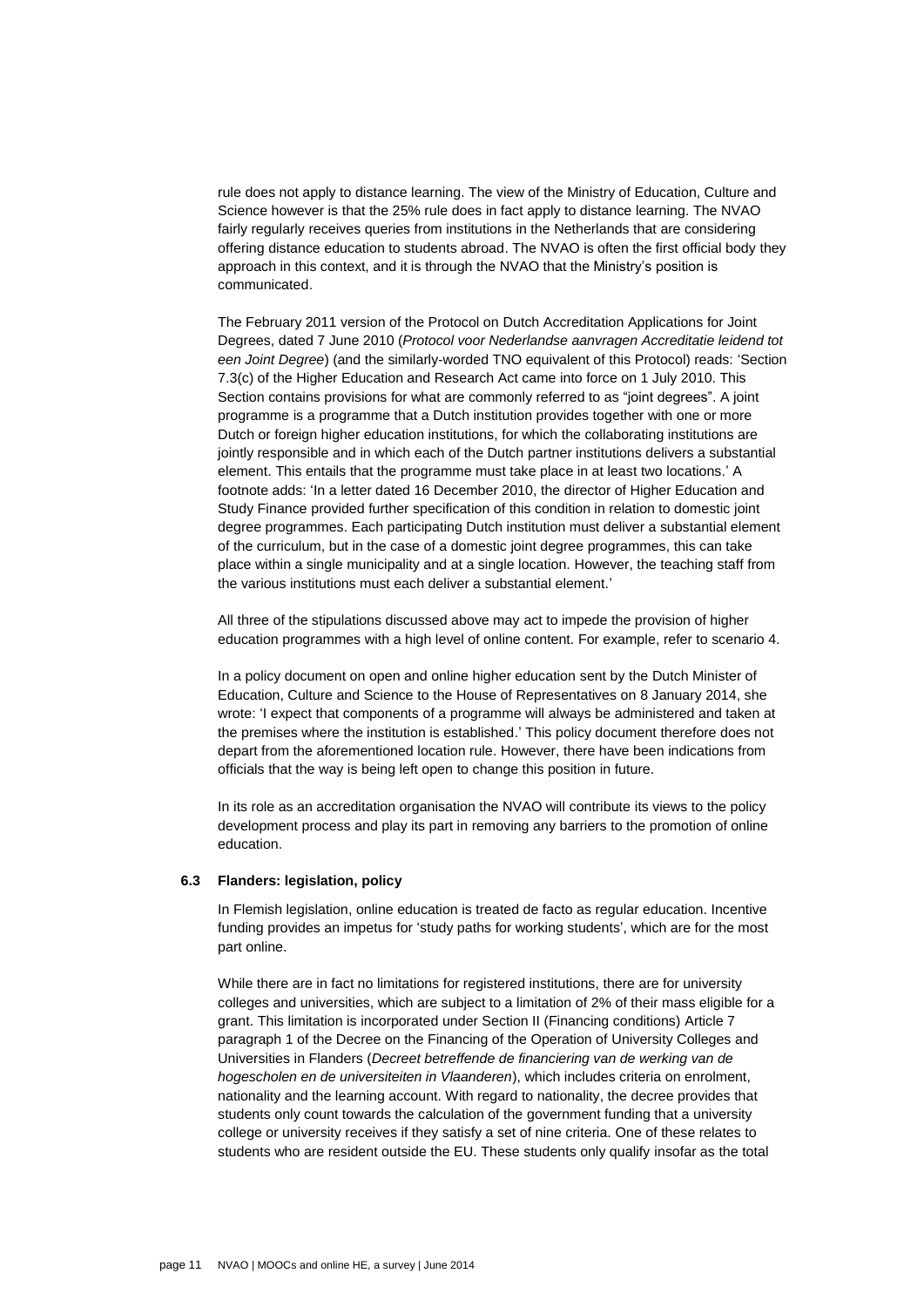share of the credits they generate under a degree contract does not exceed 2% of the credit total used in the calculation of the university college or university"s "teaching base" pursuant to Article 11, and the number of "subsidy points" generated by those foreign students under degree contracts does not exceed 2% of the university college or university"s total subsidy points as calculated pursuant to Article 14 paragraph 2. A case in point would be an online student in India.

Individual agreements are in place for officially registered institutions such as the Institute of Tropical Medicine.

The Flemish minister for Education, Youth, Equal Opportunities and Brussels Affairs is expected to issue a policy document on online education in the course of 2014. The NVAO will be bringing its views on the promotion of online education and the related quality assurance to the minister's attention.

## **6.4 Europe**

As already observed above, it is natural for the NVAO to also take a European perspective. The European dimension is relevant to our position and activities in relation to online higher education. In this section we take a look back (2009-2013) and a look forward (2014-2016), provide an impression of the MOOCs on offer around Europe and draw attention to the European Credit Transfer System (ECTS) in connection with MOOCs.

#### **A look back: 2009-2013**

The NVAO"s position as briefly outlined on page 5 was first formulated on the occasion of a workshop on this topic organised by the European Association for Quality Assurance in Higher Education (ENQA) together with the Swedish National Agency for Higher Education (NAHE) in 2009. The NVAO gave a presentation and contributed a chapter to the workshop publication (2010).

In 2011 and 2012 the NVAO provided contributions to European conferences on the topic of QA in e-learning.

The ECA-NVAO Winter Seminar on MOOCs and External Quality Assurance took place at the NVAO's headquarters in The Hague on 11 December 2013 (the ECA is the European Consortium for Accreditation), with speakers including former president and CEO of Commonwealth of Learning Sir John Daniel, Commonwealth of Learning consultant Stamenka Uvalic-Trumbic, Timo Kos and Nellie van de Griend, director and manager, respectively, of Education and Student Affairs at Delft University of Technology, and Stephen Jackson, director of Reviews at the Quality Assurance Agency (QAA, UK).

These activities have contributed to the NVAO's current leading position among European accreditation organisations in the area of quality assurance for online and blended learning.

# **A look ahead: 2014-2016**

The pursuit of a European framework for online learning fits in well with the NVAO's strategy. The NVAO Strategy 2013-2016 memorandum published in December 2013 refers to the ECA, ENQA, EUA (European University Association), EURASHE (European Association of Institutions in Higher Education), ESU (European Students Union) and EQAR (European Quality Assurance Register for Higher Education) and states (page 15): "These networks and contacts with national government agencies, the European Commission, the Bologna working groups and the European stakeholder organisations are being used to promulgate the NVAO"s vision on, for example, the assessment of exit qualifications,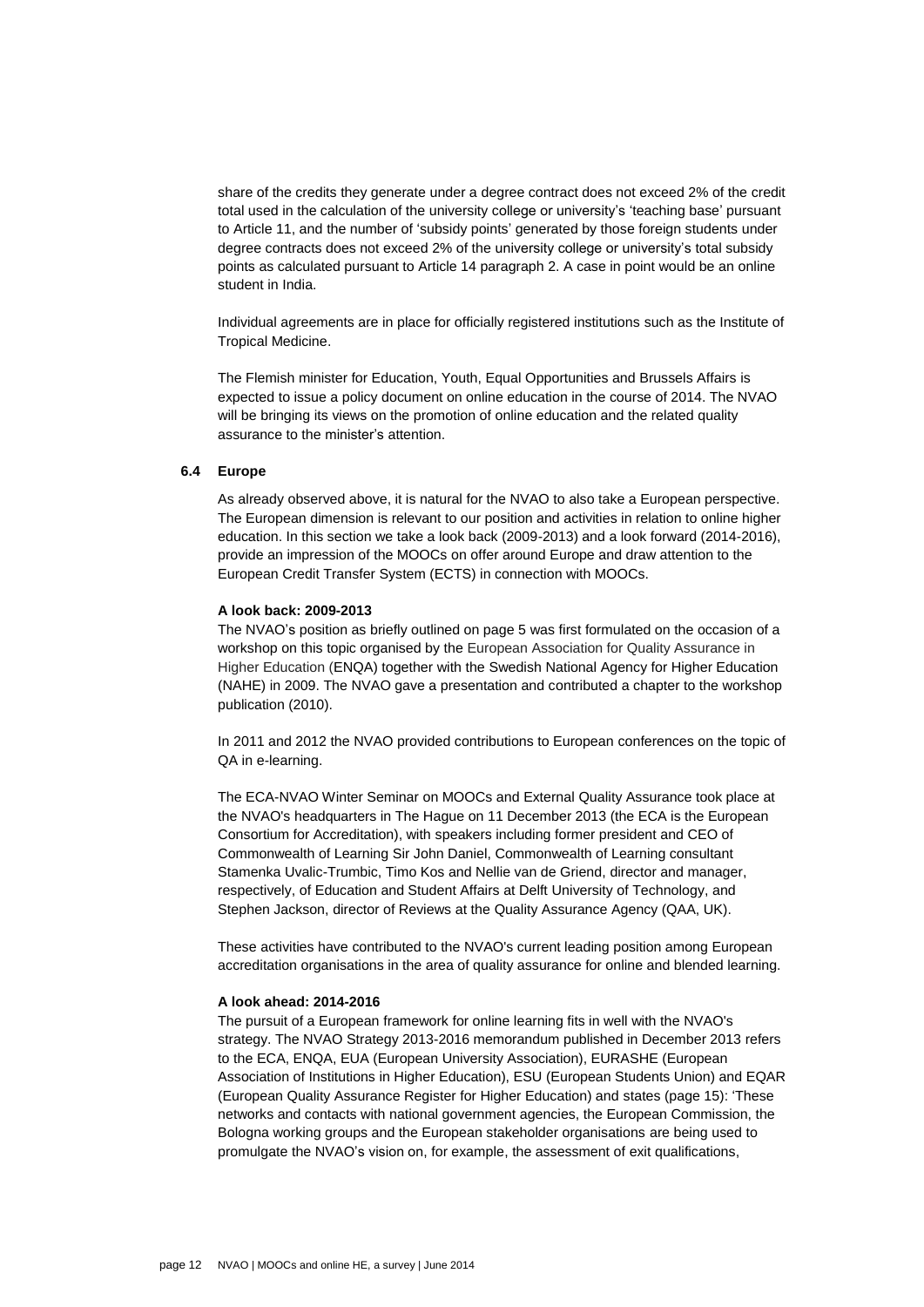testing, the training of experts and so on." Quality assurance for online and blended learning can be added to this list.

*ENQA: the SEQUENT project.* ENQA has recently committed itself to new activities as a partner in the Erasmus Lifelong Learning SEQUENT project, short for "Supporting Quality in e-learning European NeTworks". In its Newsletter 5 (October 2013) ENQA states: "ENQA will contribute to the SEQUENT project by attending the project events, providing input for the preparation of a training seminar and contributing through promotion and dissemination activities. The project is carried out by EADTU and  $E\text{FQUEL}^{6}$ , It makes sense for the NVAO to contribute to such a project.

*The European Commission.* On 25 September 2013, the European Commission launched the Opening up Education initiative with the slogan: "Innovative teaching and learning for all through new Technologies and Open Educational Resources." The Commission stated: "The main goal of this initiative is to stimulate ways of learning and teaching through ICT and digital content**,** mainly through the development and availability of OER", and "This initiative addresses several educational difficulties at the European level. Europe is falling behind in the digital sphere; the great majority of schools are not digitally equipped and their students are not taught by digitally confident teachers, rather teachers who mainly use ICT to prepare their teaching but not as a skill for students to develop in the classroom. In the background remains the threat of facing a new digital divide between those who have access to innovative, tech-based education and the digitally excluded." Opening up Education relates to education in the broadest sense and at all levels.

*EADTU.* On 25 April, five months prior to the launch of Opening up Education, the EADTU kicked off a European initiative on the theme of MOOCs with the consciously chosen related title OpenupEd. An online press event was conducted from EADTU headquarters in Heerlen and from Brussels, with European Commissioner Androulla Vassiliou (Education, Culture, Multilingualism and Youth) making a contribution entitled "First European MOOCs – a milestone for education", in which she stated: "This is an exciting development and I hope it will open up education to tens of thousands of students and trigger our schools and universities to adopt more innovative and flexible teaching methods. (...) We see this as a key part of the Opening up Education strategy which the Commission will launch this summer*.'*

By the start of 2014, OpenupEd had developed into a portal providing access to 176 MOOCs offered by EADTU members and several other higher education institutions. OpenupEd emphasises its "Quality Focus": "There should be a consistent focus on quality in the production and presentation of an MOOC. We therefore require that OpenupEd partners are Higher Education Institutions that meet national requirements for quality assurance and accreditation and have an internal QA system in place to approve MOOCs. We propose that the production and presentation of an MOOC should be linked to the QA system of an institution and to the institutional policy in open(ing up) education." On 25 January 2014, OpenupEd published an MOOC version of E-xcellence, titled *OpenupEd label, Quality Benchmarks for MOOCs* (authored by Jon Rosewell of the UK"s Open University). The NVAO provided comments on a draft version.

 $6$  EFQUEL = European Foundation for Quality in e-Learning.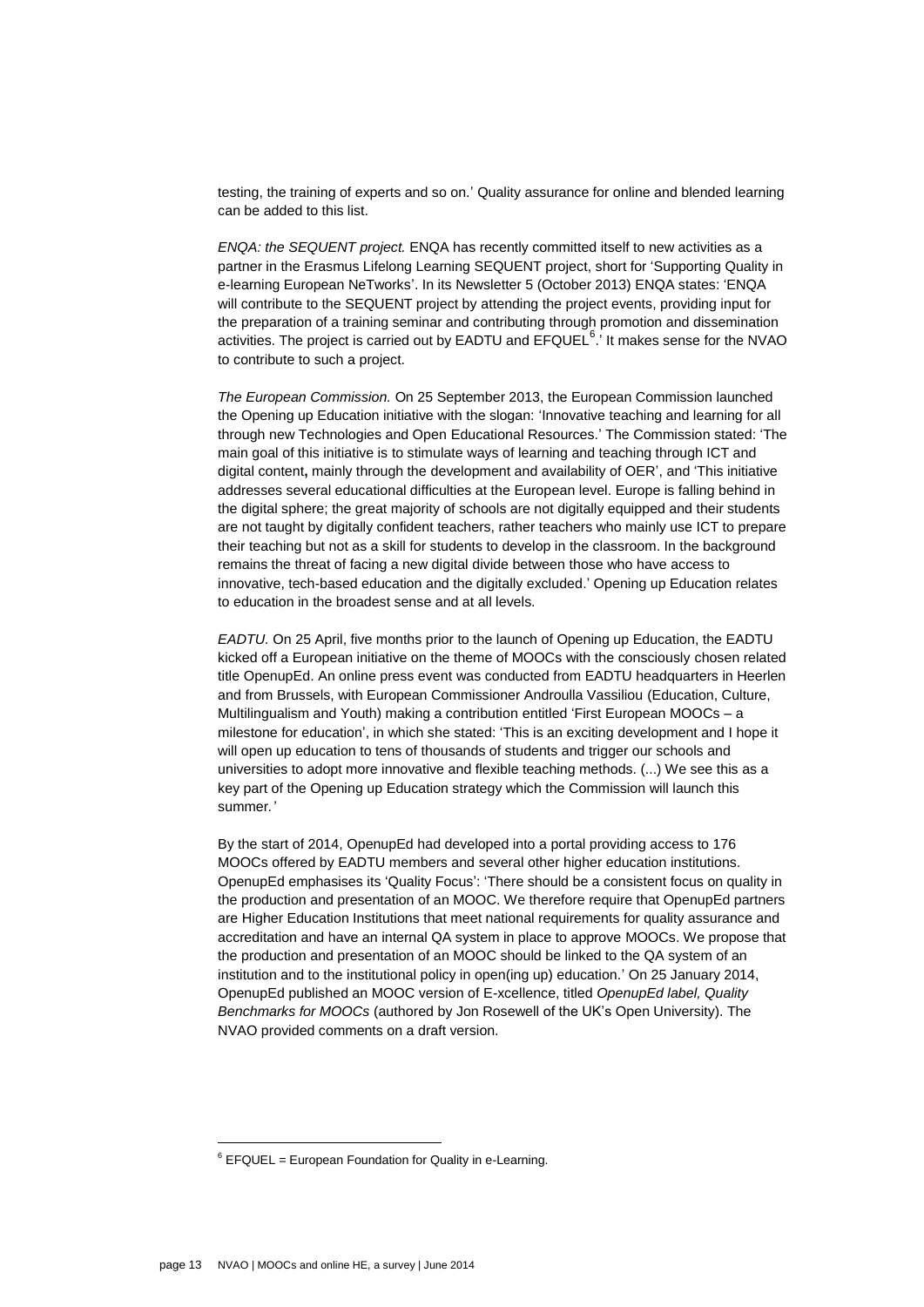# *European Credit Transfer System*

A number of publications assert that European MOOCs are fortunate in having the European Credit Transfer System (ECTS): "Elsewhere, the recognition of credits is complicated by a lack of standardisation across borders. In that light, the ECTS has proved to be of great value for Europe' (Robert Schuwer's blog, 6 November 2013).

# *MOOCs offered in Europe*

Figures on the number of MOOCs offered by European higher education institutions are always rapidly outdated. Different sources give widely divergent totals. One source regarded as reasonably reliable is the European Commission's European MOOCs Scoreboard, which gives a figure of 394 European MOOCs (as at 10 January 2014). Spain tops the list with 136 MOOCs. The Netherlands has 13 and Belgium 4.

# **6.5 Global**

While the NVAO's aim is to play an active role in relation to online higher education at the European level, the organisation's approach on a global scale is more about keeping up with developments and maintaining an overview. The NVAO is well aware, for example, of the dominance of North America in the world of MOOCs. The best-known MOOC platforms – Coursera, Udacity, EdX – are American and the majority of MOOCs worldwide are offered by universities in North America. One platform that presents figures on MOOCs for each continent is StudyPortals.

The figures in the table below relate to courses offered by higher education institutions with their main location on the continent in question. The data are from 23 October 2013.

| continent     | <b>MOOCs</b> |     |
|---------------|--------------|-----|
|               | n            | %   |
| North America | 482          | 66  |
| South America | O            | 0   |
| Europe        | 196          | 27  |
| Africa        | 0            | 0   |
| Asia          | 33           | 5   |
| Australia     | 22           | 3   |
| <b>TOTAL</b>  | 733          | 100 |

North America accounts for nearly two-thirds of MOOCs, with Europe providing around a quarter. The remaining four continents barely contribute.

A global perspective also provides insight into the geographical distribution of online students. For example, a student in India could be studying online at a university in Flanders, while a student in the Netherlands might take part in an American MOOC.

# **7 The 'open' concept**

Many publications and other contributions relate to "online" and "open" in combination. This memorandum is concerned almost exclusively with online and hardly at all with open higher education. The term "open" only enters the picture in the European context of Opening up Education and OpenupEd, with mention also being made of Open Educational Resources. "Open" is an integral feature in this document, however, as it is represented by the first O in MOOC.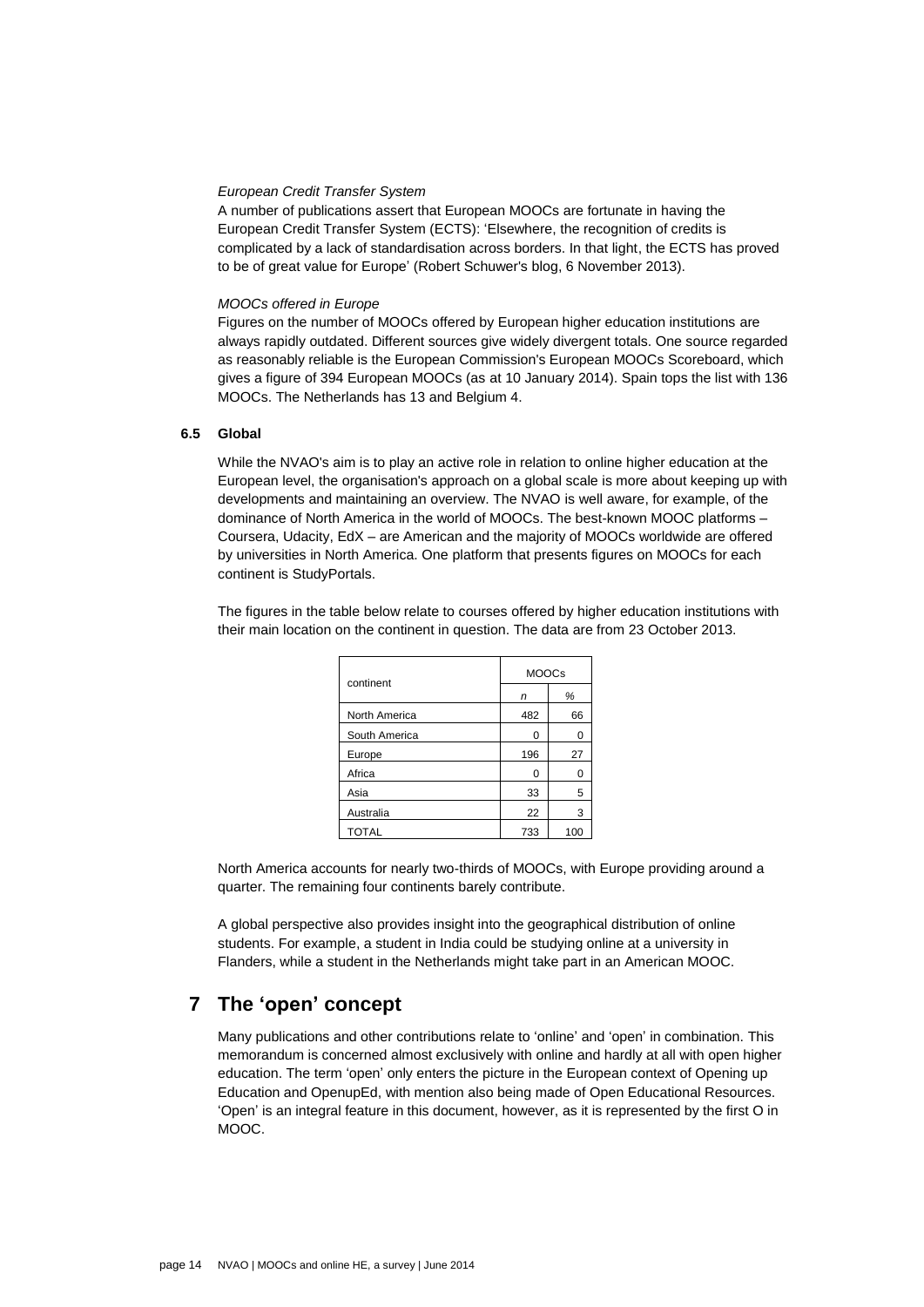There are various definitions of "open" as a characteristic of education. Some have been around for four decades, others are of more recent date<sup>7</sup>:

- open access (no entry requirements);
- open in terms of pace (no restrictions on course duration):
- open in terms of location (no obligation to be physically present anywhere);
- open in terms of time (no fixed start date, no cohorts);
- open in terms of curriculum (students may complete the entire curriculum or individual modules);
- open availability (no charge);
- open to modification (freedom to re-use, mix, revise or distribute teaching materials, under certain conditions).

The first five of these are "classical" forms of openness characteristic of education at open universities (for example in the Netherlands and the UK) and private education providers. The last two forms of openness listed originated with the "Open Education" movement.

The relationship between "open" in Open Educational Resources (OER) and "open" in MOOCs is worth noting. A standard definition of OER reads: "OER are teaching, learning, and research resources that reside in the public domain or have been released under an intellectual property license that permits their free use and re-purposing by others. Open educational resources include full courses, course materials, modules, textbooks, streaming videos, tests, software, and any other tools, materials, or techniques used to support access to knowledge." By definition, Open Educational Resources fulfil the last two forms of openness.

Many of the educational resources included in MOOCs are anything but "open" as defined in the final bullet point.

# **8 Traditional providers of distance learning**

Naturally, open universities and private higher education institutions with an extensive history of offering distance learning have followed the recent developments in online education offered by "regular" institutions, and have adopted a variety of positions in response. The closing declaration of the 2013 EADTU Higher Education Conference in Paris takes an interesting stance: "The members of the European Association of Distance Teaching Universities are keen to take leadership in pedagogy-led European developments in this area and to work with the wider sector, using the expertise they have acquired in student-centred teaching and learning through online and other means, to ensure that teaching and learning in all European universities will reach the highest quality standards" (point 3 of the "Message of Sorbonne", Paris, 25 October 2013).

This message has not been greeted with universal enthusiasm by 'regular' institutions. There have been some sceptical voices, resulting from less than positive past experiences in collaborative arrangements with distance learning universities. These critics also observe that American universities that have worked intensively on their online courses over the last five to ten years have more to offer "regular" universities than do the open universities. Last but not least, universities of applied sciences and research universities in European

 $7$ The following bullet point summary and subsequent paragraph are extracts from a letter from the Dutch Education minister on open and online higher education, dated 8 January 2014. Her description there is excellent.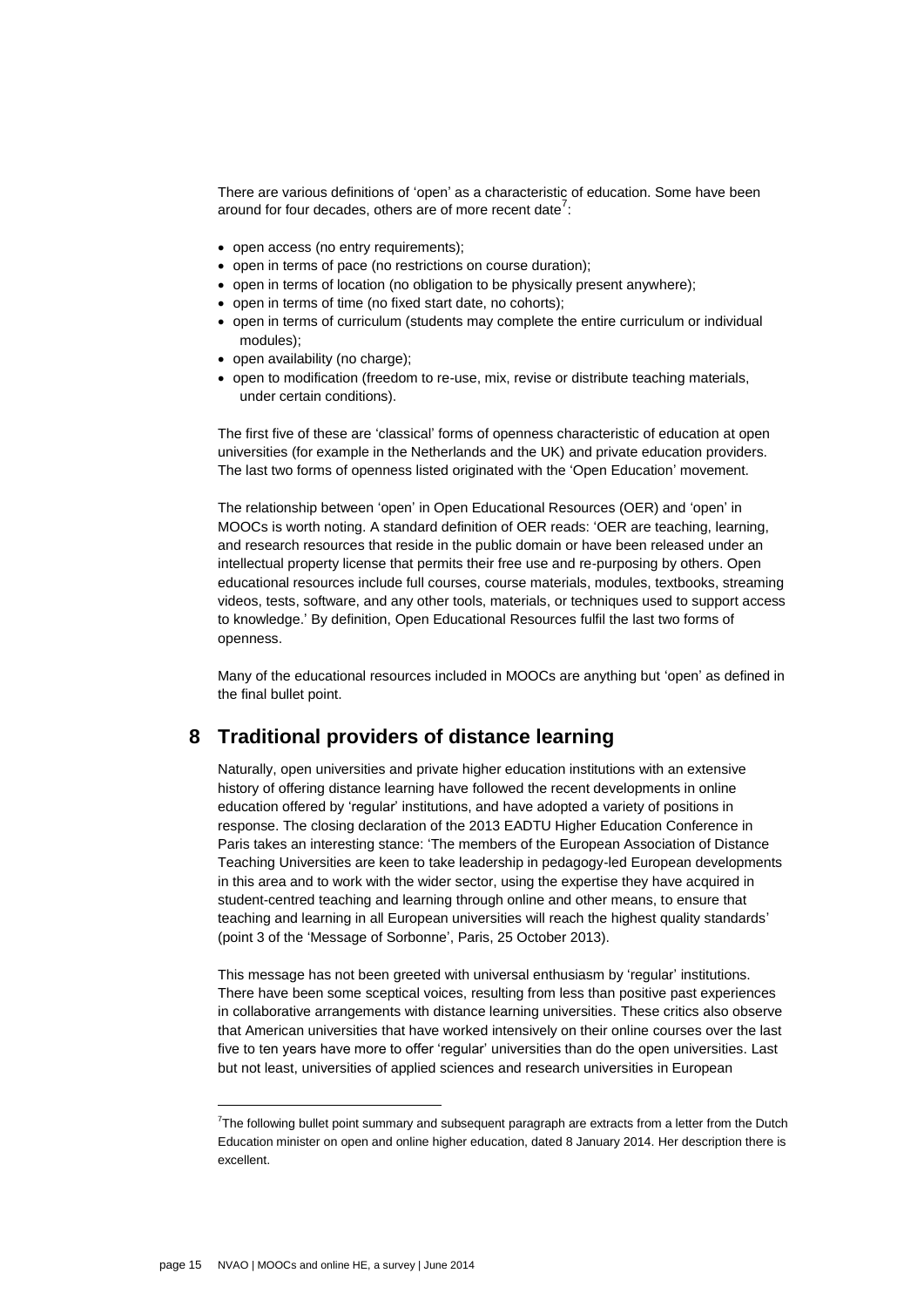countries, including Flanders and the Netherlands, have also raised standards in their online courses over the last decade.

The NVAO welcomes the fact that higher education institutions are learning from one another in this area and intends to follow the developments sketched above as closely as possible.

# **9 Students**

For today's students, online and blended learning seem the most normal thing in the world, though of course MOOCs are a recent phenomenon for them too. While a large share of MOOC students in developed countries already hold prior higher education qualifications, for many of those in developing countries this form of education provides their first opportunity to participate in higher education (to the extent that their chosen MOOCs count as higher education).

Scenario 1 on page 7 of this memorandum cited the situation of a student enrolled in a bachelor"s or master"s programme at a research university or university of applied sciences in the Netherlands or Flanders who submits an "exemption" or "external course" request for online courses provided by another institution. The scenario as sketched there deals with internal and external quality assurance, but there is another aspect that is significant from the student's point of view, namely: How do I substantiate my request so as to maximise the chances of its being granted? The SURF Foundation's Open Education Special Interest Group assists Dutch (and other) students in substantiating their exemption requests for MOOCs with the best possible information, thereby generating a body of argument and precedence.

It is interesting to explore students' views on education that is offered completely or almost completely online. Those who opt for distance higher education via an open university or a private institution make their positive attitude clear with their choice. The student in Indonesia "Skyping" a certification from Delft University of Technology is enthusiastic about this opportunity. Ordinary students are likely to prefer a combination of online and contact teaching; in other words, blended learning. But ordinary students too may come up against the limitations that the Dutch location rule imposes on the online and hence flexible provision of education. In a piece titled "The Flexible Student", Jorien Janssen and Olga Wessels, chair and Board member, respectively, of the Dutch National Union of Students (LSVb) wrote on 19 February 2014: "The Dutch location rule: an outmoded concept. Offering flexible learning is impossible when 2/3 of the teaching must take place at the institutional premises."

In the section on "E-Learning, open educational resources (OER) and massive online open courses (MOOCs)" in its "Policy paper on the quality of higher education", dated 5 December 2013, the European Students Union (ESU) writes: "ESU supports sharing digital learning resources (i.e. podcasts of lectures) and Open Educational Resource policies for improving the accessibility of educational resources. ESU also believes that MOOCs are an advantage for opening higher education to a wider group of students and reducing the barriers of participating in learning at a higher level. However, MOOCs should not be seen as a way to replace or reduce the availability of traditional learning.

"ESU believes that a common initiative within the EHEA should be developed for ensuring and enhancing the quality of this type of education provision, and the recognition of the achieved learning outcomes, while taking into consideration its specifics. A clear connection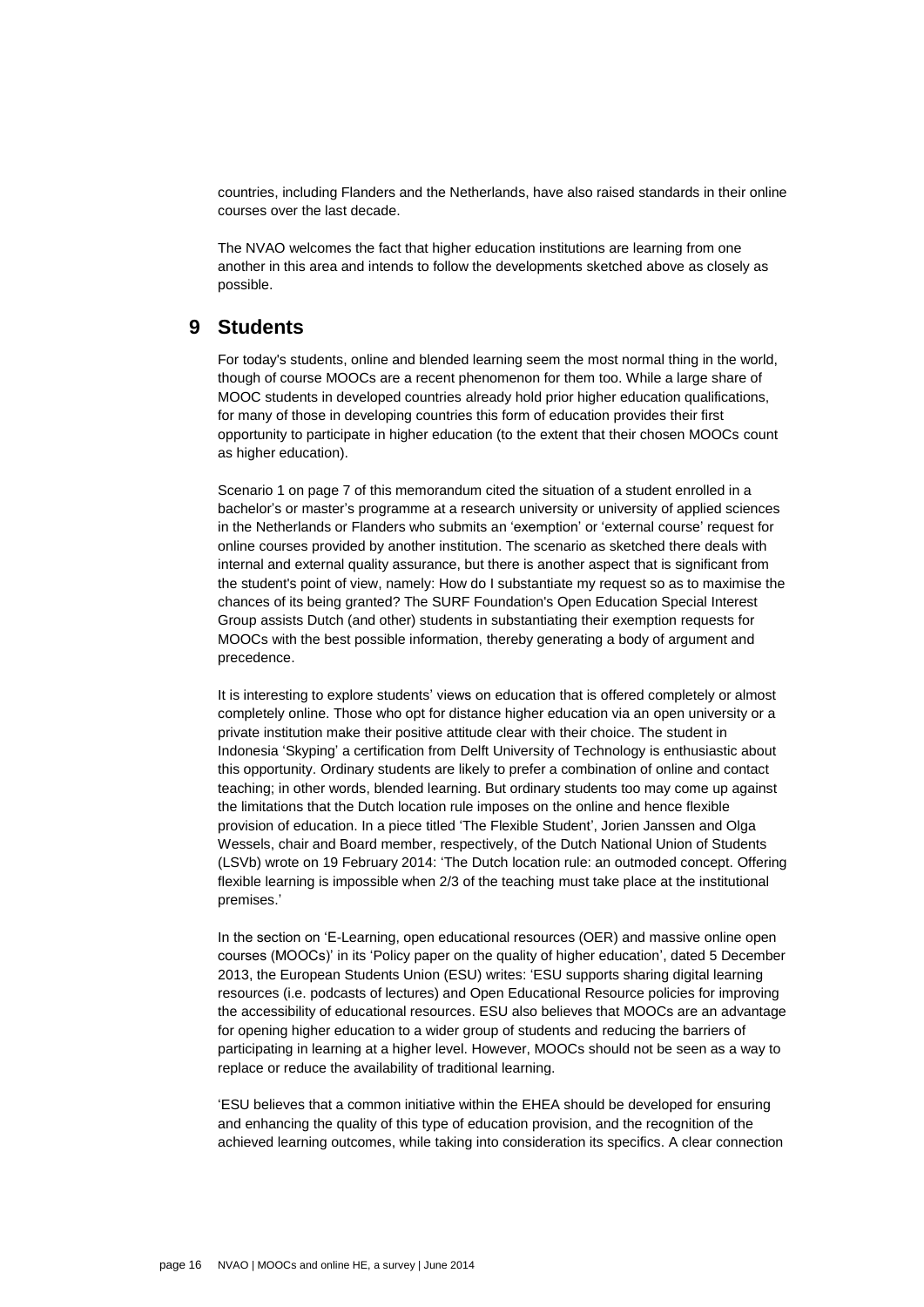between these means of education provision and the qualification frameworks based on the learning outcomes should be established."

The NVAO takes an active interest in the developments and views outlined above.

# **10 The long and short term**

The description and analysis in this memorandum relate to the current state of affairs and represent attempts to account for both longstanding and more recent developments. Predicting the future is a significantly more difficult task. Will less formal types of higher education gain ground? How will Open Educational Resources develop? The NVAO will continue its efforts to have expertise on online education in house, to keep this expertise up to date and to share it. In the case of two specific potential developments that lie closer to the core business of the NVAO, however, some cautious conjectures can be made.

#### **Concern with online and blended learning at institutional level**

The NVAO's focus on online and blended learning will, for the time being, continue primarily at individual course level. Though the Institutional Audit in the Netherlands and the Institutional Review in Flanders are not mentioned in our scenarios, to the extent that online and blended learning play a role at institutional level, they should be accounted for by these instruments.

# **Accreditation for MOOCs?**

The NVAO grants accreditation to entire bachelor"s and master"s programmes. MOOCs are not directly subject to NVAO accreditation, and the NVAO deems it unlikely that MOOCs will be subject to accreditation in the Netherlands or Flanders in the foreseeable future. With reference to the five scenarios sketched above, the NVAO does however believe that the parties concerned may in time develop a shared view on what constitutes a "good" MOOC. The NVAO would welcome the opportunity to take part in documenting and disseminating such good practices.

# **11 Positions**

The NVAO is keen to explore the potential of MOOCs, online education in general and blended learning to strengthen the quality of programmes. The core of the NVAO's position is and remains as set out on page 5 of this memorandum. From an international perspective, the focus of activities lies within Europe, but the NVAO also takes a more global view.

The NVAO deems it crucial that expertise on online education is represented on assessment panels, and will ensure this is the case. Where necessary, the NVAO will provide experts with additional instruction on external quality assurance in relation to online and blended learning provision.

The NVAO considers it a duty to have expertise on online education in house, to keep this expertise up to date and to share it.

While they do not explicitly refer to online and blended learning, the assessment frameworks set out by the NVAO are well able to accommodate input relating to online education, given their open character.

The NVAO emphasises the crucial role of testing and examination, based on the points discussed in this memorandum under "MOOCs and credits" (of particular significance in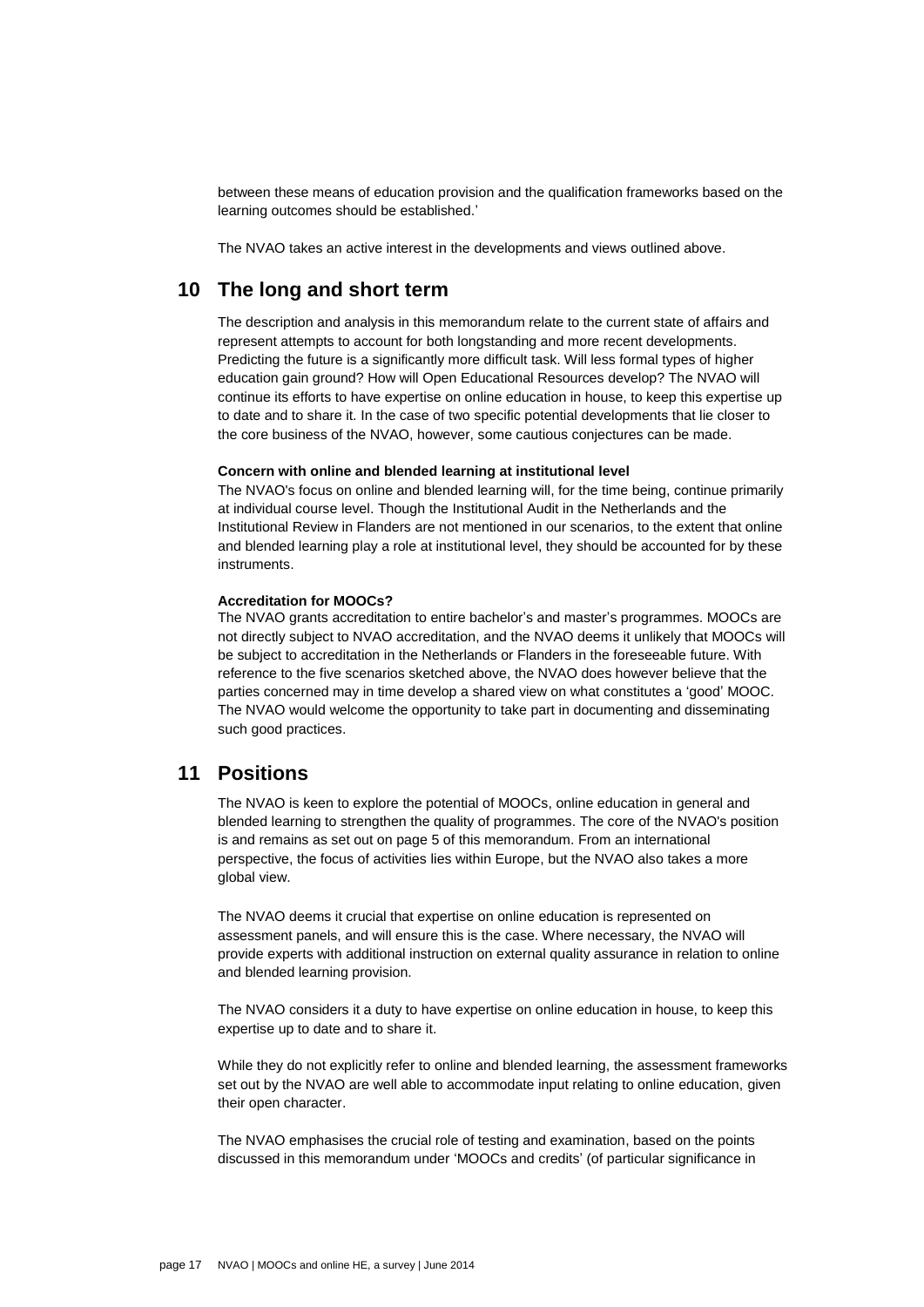scenarios 1 and 2) as well as in connection with the upcoming subdivision of Standard 3 (pertaining to testing and exit qualifications) in the Dutch framework for limited programme audits.

The NVAO's focus on online and blended learning will, for the time being, continue primarily at individual course level, but we will be keeping an eye on developments that would make it opportune to also include the institutional level.

Where MOOCs are concerned, the NVAO will clarify significant issues and scenarios for its stakeholders in the Netherlands and Flanders. This will include formulating elements of existing or potential good practice, to serve as an aid.

The NVAO maintains a current overview of legislation in the Netherlands and Flanders, incorporating implications for what is possible and permissible in the area of online higher education. The NVAO will continue to promote discussion of elements of this legislation where necessary and where they fall within our purview.

In international activities relating to online and blended higher education, the NVAO will maintain its European focus with activities of the kind described in this memorandum. One key priority will be to work bilaterally with our European sister organisations the ECA and ENQA to also examine legislation such as described in the previous paragraph at the European level and to take any necessary action. A further priority at the European level might be to call attention to the need for MOOC certificates that meet the highest standards and to how providers can facilitate this (scenario 5 in this memorandum).